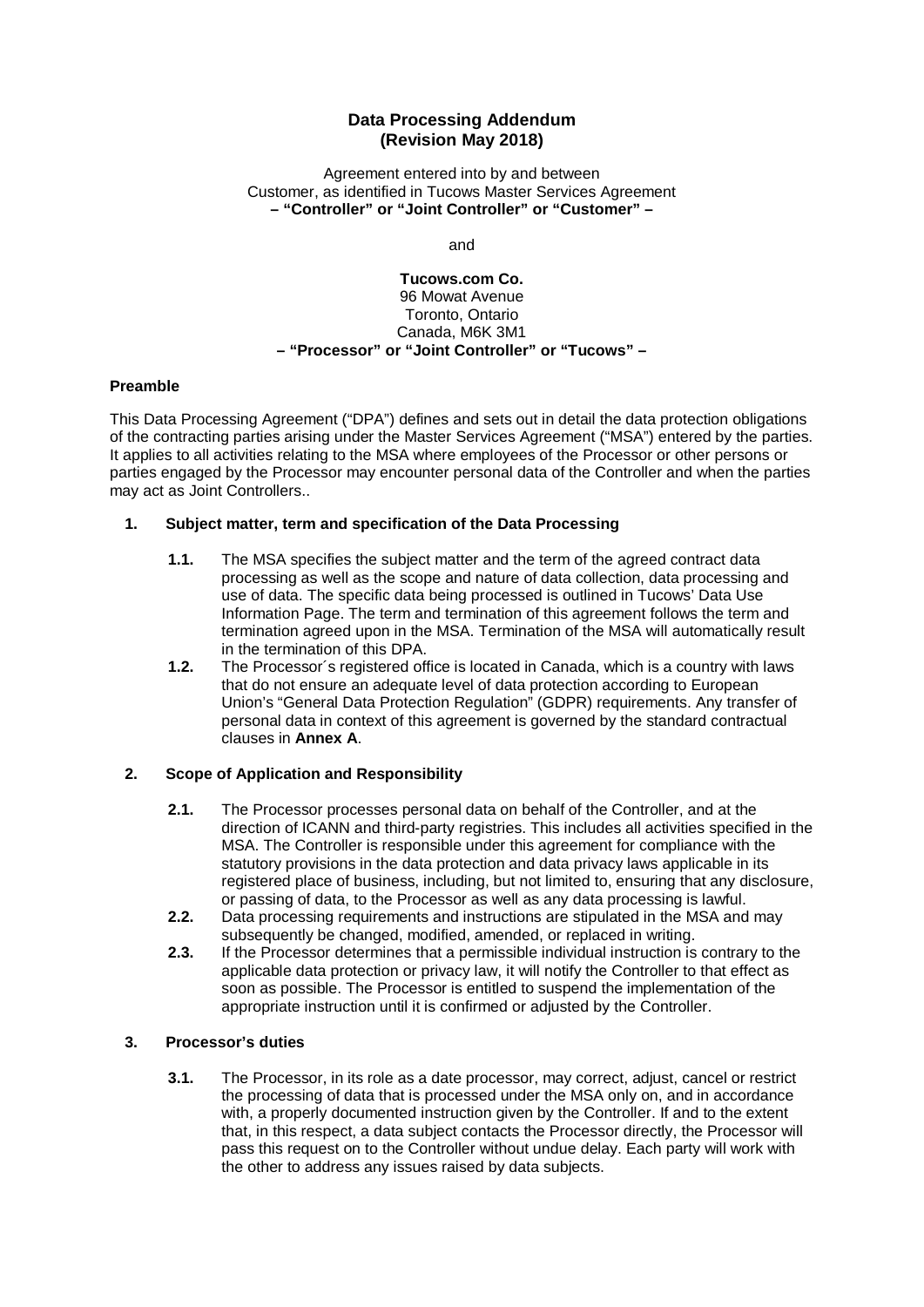- **3.2.** The Processor represents and warrants that it will comply with its duties under Art. 28 to 33 GDPR including but not limited to:
	- **3.2.1.** the duty to appoint a data protection officer where prescribed by law.<br>**3.2.2.** Confidentiality according to Art. 28 subs. 3 b), 29, 32 subs. 4 GDPR.
	- **3.2.2.** Confidentiality according to Art. 28 subs. 3 b), 29, 32 subs.4 GDPR. The Processor will only engage employees in the performance of the services who have been committed to confidentiality and have been made familiar with the data protection and privacy regulations which are relevant for their work. The Processor as well as any person subordinated to it who has access to personal data may process this data exclusively in accordance with the instructions given by the Controller, including the powers and authorizations granted in this agreement, unless they are obliged by law to process the data. Data secrecy has to be maintained even after the termination of the contract.
	- **3.2.3.** Information on control measures and other measures taken by regulatory authorities must be given to the Controller without undue delay , if and to the extent such measures relate to the MSA. This also applies if and to the extent that a competent authority conducts investigations in the context of proceedings for administrative or criminal offences regarding the processing of personal data in the context of data processing by the Processor on behalf of the Controller.
	- **3.2.4.** If and to the extent that the Controller itself is exposed to control measures by the regulatory authority or to proceedings for administrative or criminal offences or to a claim for information or a liability claim asserted against the Controller by a data subject or a third party or to any other claims relating to the contract data processing by the Processor on behalf of the Controller, the Processor will be obliged to use its best endeavours to support and assist the Controller.
	- **3.2.5.** The parties, upon request, will cooperate with a regulatory authority with jurisdiction and work together to address any issues raised by such regulatory authority.
	- **3.2.6.** The Processor regularly controls its internal processes as well as the technical and organizational measures to ensure that the processing performed under its responsibility is in conformity with the requirements of the applicable data protection and privacy law and that the rights of the data subject are protected.
- **3.3.** The Processor will correct, adjust, cancel or block the data to be processed under the contract upon appropriate request by the Controller.
- **3.4.** Upon request by the Controller, data, data media or carriers and any other material must be either returned or deleted after the termination of the contract, subject to the Processor's legal right or necessity to retain information for permitted purposes under the relevant laws.

# **4. Technical and organizational measures**

- **4.1.** The Processor, prior to the commencement of the data processing, will document the implementation of the required technical and organizational measures which have been defined and specified prior to entering into the MSA, in particular as regards the details of the specific contract execution, as noted in **Annex B**, and these technical and organizational measures are a primary basis for the MSA. If and to the extent the the Controller requires an adjustment in the technical and organizational measures, such adjustment will be implemented by mutual agreement.
- **4.2.** The technical and organizational measures measures to be taken ensure a security level appropriate to the existing risks as regards confidentiality, integrity, availability and resilience of the systems, as detailed in **Annex B**.
- **4.3.** The technical and organizational measures are subject to technical progress and further development. The parties are allowed to implement alternative appropriate measures as technology evolves and best practices improve. The Processor will not, however, fall below the security level defined for the agreed measures, and changes to practices will be documented in a revised **Annex B**.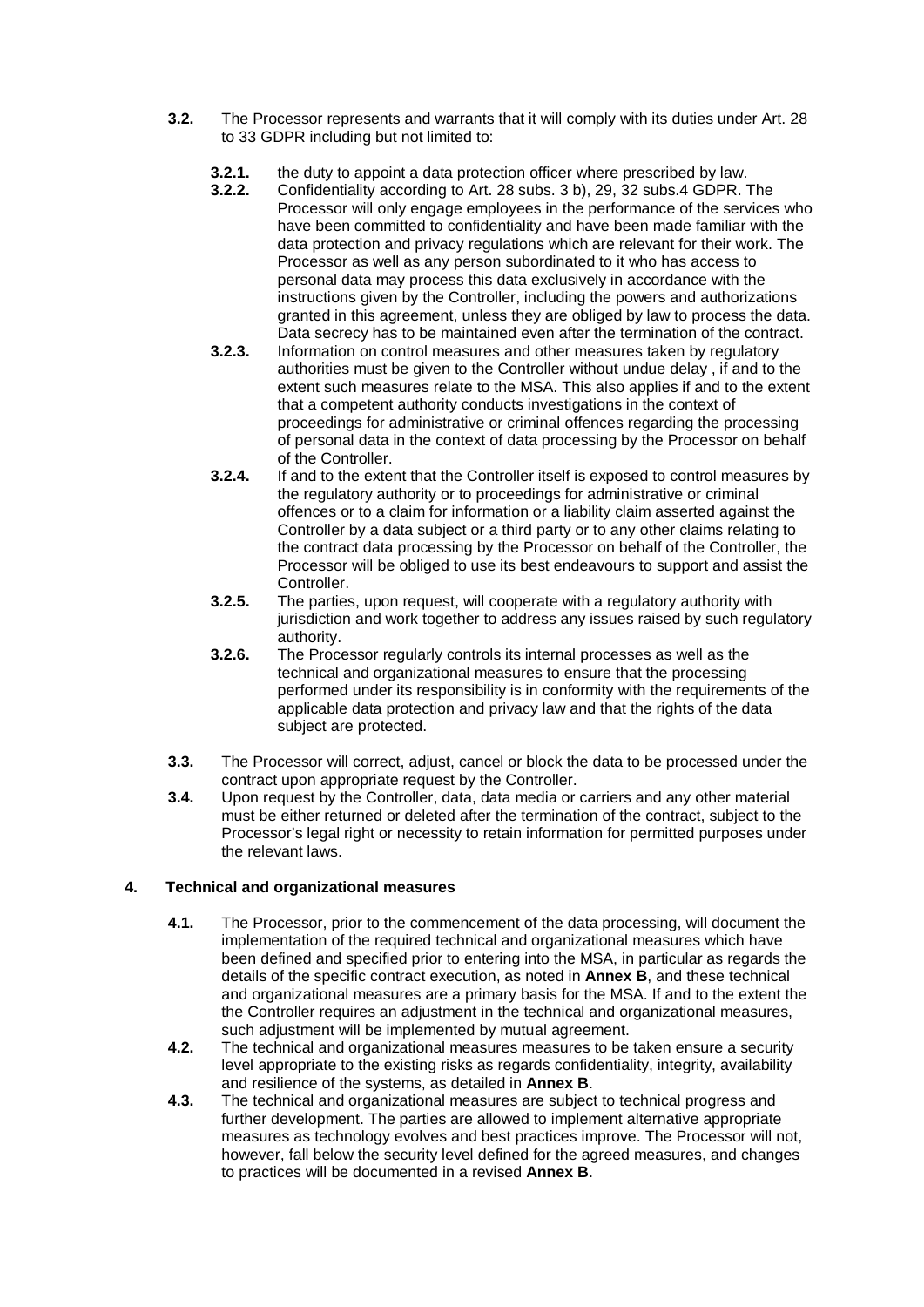# **5. Controller's duties**

- **5.1.** The Controller is responsible for the lawfulness of the collection, processing and use of the Controller's data as well as for the protection of the rights of the data subjects.
- **5.2.** The Controller is the owner of the Controller's data and the owner of the rights, if any, relating to the Controller's data.
- **5.3.** It is the responsibility of the Controller to provide the Processor with the Controller's data to enable service provision as agreed in the MSA and the Controller is responsible for the quality of the Controller's data. The Controller will inform the Processor without undue delay of any failures, errors or irregularities with the handling of Personal Data.

# **6. Compliance Documentation and Audit**

- **6.1.** The Controller, prior to the commencement of data processing and at regular intervals thereafter, understands that the Processor complies with its duties under Art. 28 GDPR and in particular takes all required technical and organizational measures and documents the results. When necessary, the Controller may request information from the Processor about its practices and seek reasonable documentation about such practices.
- **6.2.** The Processor is entitled, in its sole discretion and in consideration of the statutory obligations of the Controller, to refuse the disclosure of any information which is critical with regard to the Processor's business or where the disclosure of such information would constitute a violation of statutory or contractual regulations. The Controller will not be granted access to data or information about other customers of the Processor or access to information regarding its costs to any other confidential data of the Processor which is not of direct relevance for the agreed control purposes.
- **6.3.** The Controller is obliged to inform the Processor in due time (as a rule at least two weeks in advance) of all circumstances related to the implementation of the control procedure. The Controller, as a rule, is not allowed to carry out more than one control per calendar year. This is without prejudice to the Controller's right to carry out additional controls in the case of special occurrences.
- **6.4.** If the Controller engages a third party to carry out the control, the Controller is obliged to create a commitment of such third party in writing which corresponds to the Controller's commitment to the Processor under this § 6. In addition, the Controller is obliged to commit the third party to confidentiality and secrecy unless the third party in question is bound to professional secrecy. The Controller, upon the Processor's request, is obliged to submit to the Processor the appropriate agreements concluded with the third party without undue delay . The Controller is not entitled to engage competitors of the Processor to carry out the controls.
- **6.5.** The Processor, at its choice and instead of an on-site control, may also prove compliance with the technical and organizational measures according to **Annex B** by submitting proof of compliance with authorized rules of conduct according to Art. 40 GDPR or by equivalent means, provided that the mechanism enables the Controller to reasonably satisfy itself that the technical and organizational measures according to **Annex B** to this agreement are duly implemented.

# **7. Sub-Processors**

- **7.1.** The Controller agrees that the Processor, in order to provide the services stipulated by the MSA, will involve companies affiliated with the Processor to perform such services, or engage companies as Sub-Processors to perform the agreed services. The Processor will carefully select the Sub-Processors by their qualification and suitability.
- **7.2.** The Processor is allowed to engage Sub-Processors and/or change existing Sub-Processors if and to the extent that (a) the Processor notifies the Controller of the intended subcontracting/outsourcing in writing, including by supplementing **Annex C**  to this DPA, within a reasonable time prior to services going live, and (b) the subcontracting is based on a contractual agreement according to Art. 28 subs.  $2 - 4$ GDPR.
- **7.3.** The Processor is allowed to engage third-party registries, and their agents (as necessary), to provide the services under the MSA. In the event that a third-party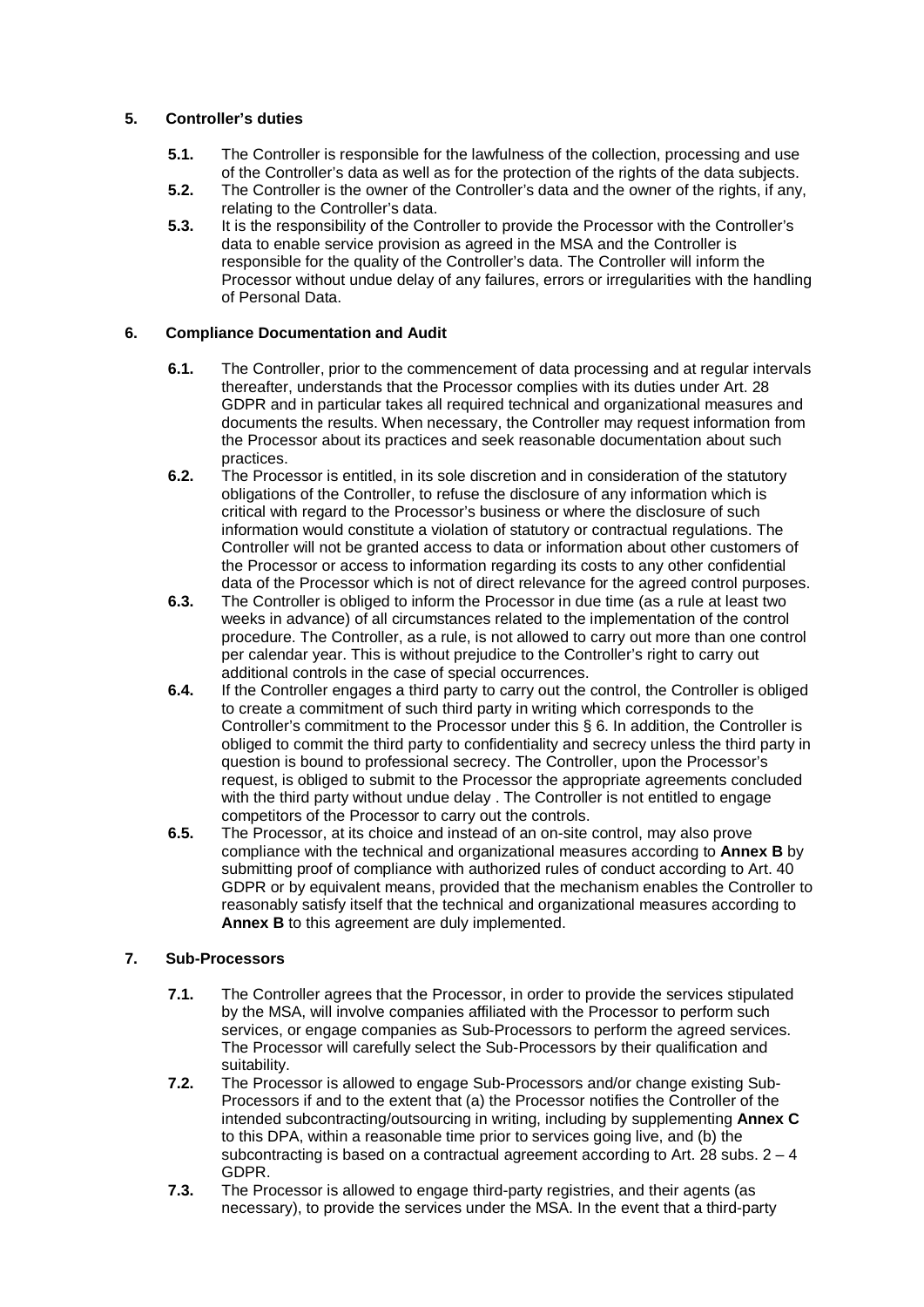registry does not comply with Data Processing Laws, this face will be disclosed to a User prior to any collection or processing of Personal Data, gathering appropriate consent.

- **7.4.** Only after all conditions for the subcontracting have been fulfilled, the Processor will be allowed to disclose personal data of the Controller to the Sub-Processor and the Sub-Processor will be allowed to provide the agreed services for the first time.
- **7.5.** As of the time of conclusion of this agreement, the companies listed in **Annex C** are currently engaged by the Processor as Sub-Processors to perform parts of the services to be provided and, in this context, they also directly process and/or use the data of the Controller. The Controller hereby consents to the engagement of these Sub-Processors.
- **7.6.** If the Processor engages Sub-Processors, the Processor is responsible for imposing on the Sub-Processor the same duties which the Processor has under the present agreement with regard to data protection and privacy law.
- **7.7.** Subcontracting does not require consent by or notice to the Controller if the Processor engages third parties for the purposes of ancillary services related to the main services such as in the case of external personnel, postal and dispatch services, maintenance or user service. The Processor will conclude agreements with such third parties to the extent required to ensure adequate data protection and privacy and data security and to enable control measures.

# **8. Notification of breaches by the Processor**

**8.1.** The Processor supports and assists the Controller in complying with the duties under Articles 32 to 36 GDPR to ensure the security of personal data, the duty to report breaches reportable under the GDPR, and any data protection impact assessments as the need arises. This includes among other things: (a) ensuring adequate security standards through the technical and organizational measures which take into account the circumstances and purposes of data processing and the anticipated likelihood and severity of a possible data breach; (b) informing Controller of any reportable breaches of personal data under the GDPR to the Controller without undue delay; (c) supporting and assisting the Controller in its duty to inform data subjects and, in this context, provide the Controller with all relevant information without undue delay; (d) supporting and assisting the Controller in assessing the data protection impact of activities under the MSA; and (e) supporting and assisting the Controller in prior consultations with any relevant regulatory authority.

# **9. Deletion and return of personal data**

- **9.1.** No copies or duplicates will be generated without the knowledge or an appropriate instruction by the Controller. This does not apply to (a) back-up copies if and to the extent they are required to ensure proper data processing; or (b) data which is required for the purposes of compliance with statutory retention duties, ICANN compliance, or contractual compliance with a third-party registry, all of which form an essential element of the services of the MSA.
- **9.2.** The Processor, no later than upon termination of the MSA or, as the case may be, already upon completion of the contractually agreed services or upon request by the Controller, returns and hands over to the Controller all documents, results generated by the Processor in processing and/or using data as well as all data and databases relating to the contract which are in the Processor's possession, except as retention is expressly allowed under the GDPR.
- **9.3.** Any evidence and documentation which is meant to evidence proper data processing in accordance with the contractual and other applicable requirements must be retained by the Processor even beyond the end of the contract for the applicable retention period. The Processor, to relief itself, may hand over such evidence and documentation to the Controller upon termination of the contract.

# **10. Information duties, written form clause, choice of law**

**10.1.** If the data of the Controller should be endangered by any seizure or attachment of the Processor's property or by insolvency or composition proceedings or other events or measures taken by third parties, the Processor will be obliged to inform the Controller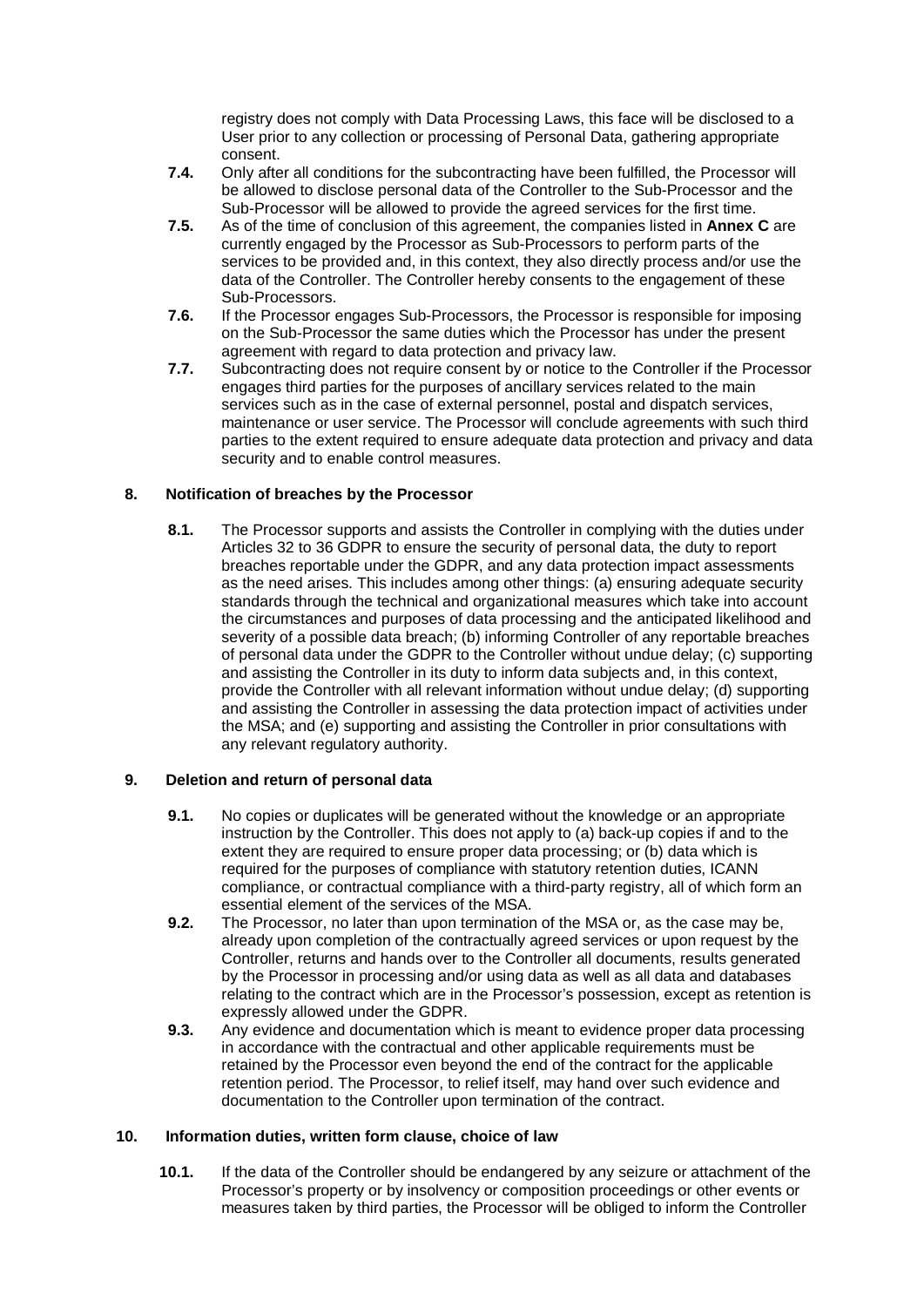without undue delay. The Processor will inform all responsible persons and bodies without undue delay to the effect that the Controller is the sole owner of, and has exclusive responsibility for and control over the data.

- **10.2.** Changes and amendments to this Annex or any parts thereof including any representations and warranties of the Processor – require a legally appropriate new agreement, written notice, and explicit reference to the fact that the change or amendment in question refers to the present DPA.
- **10.3.** In the case of discrepancies or conflicts, the provisions contained in this Annex governing data protection and privacy take precedence over the provisions of the MSA. If the parties have executed multiple data protection agreements, this version takes precedence over the provisions of any other such agreement as it respects the provisioning of the services in the MSA. If any individual parts of this Annex should be invalid, this will be without prejudice to the validity of the remaining provisions of the Annex.

# **11. When the Parties are Joint Controllers**

- **11.1.** If or when the parties are joint controllers, the parties agree and warrant that the processing of Personal Data has been carried out in accordance with Data Protection Laws applicable to each of them with regards to Personal Data under the MSA.
- **11.2.** If or when the parties are joint controllers, the parties agrees and warrants that (a) they each will process Personal Data solely for the purpose of performing obligations under MSA or any other purpose expressly permitted any agreement either party has with a User and in accordance with applicable Data Protection Laws; (b) they each will deal promptly with all reasonable inquiries from the other party, or from a User, relating to Personal Data, including requests for access or correction of Personal Data and information about relevant practices, procedures and complaints processes; (c) they each have in place procedures so that third-parties authorized to have access to Personal Data, other than registry providers and their authorized agents, will maintain the confidentiality and security of Personal Data and that any person acting under the authority of such party shall be obligated to process Personal Data only on instructions from the party; and (d) when required under Data Protection Laws, each party will provide prior notice to the other before authorizing any-third party, other than registry providers and their authorized agents, to have access to Personal Data.
- **11.3.** If or when the parties are joint controllers, the parties understand that third-party registries are required to provide services under the MSA. In the event that a thirdparty registry does not comply with Data Processing Laws, Tucows will present this fact to a User prior to any collection or processing of Personal Data, gathering appropriate consent.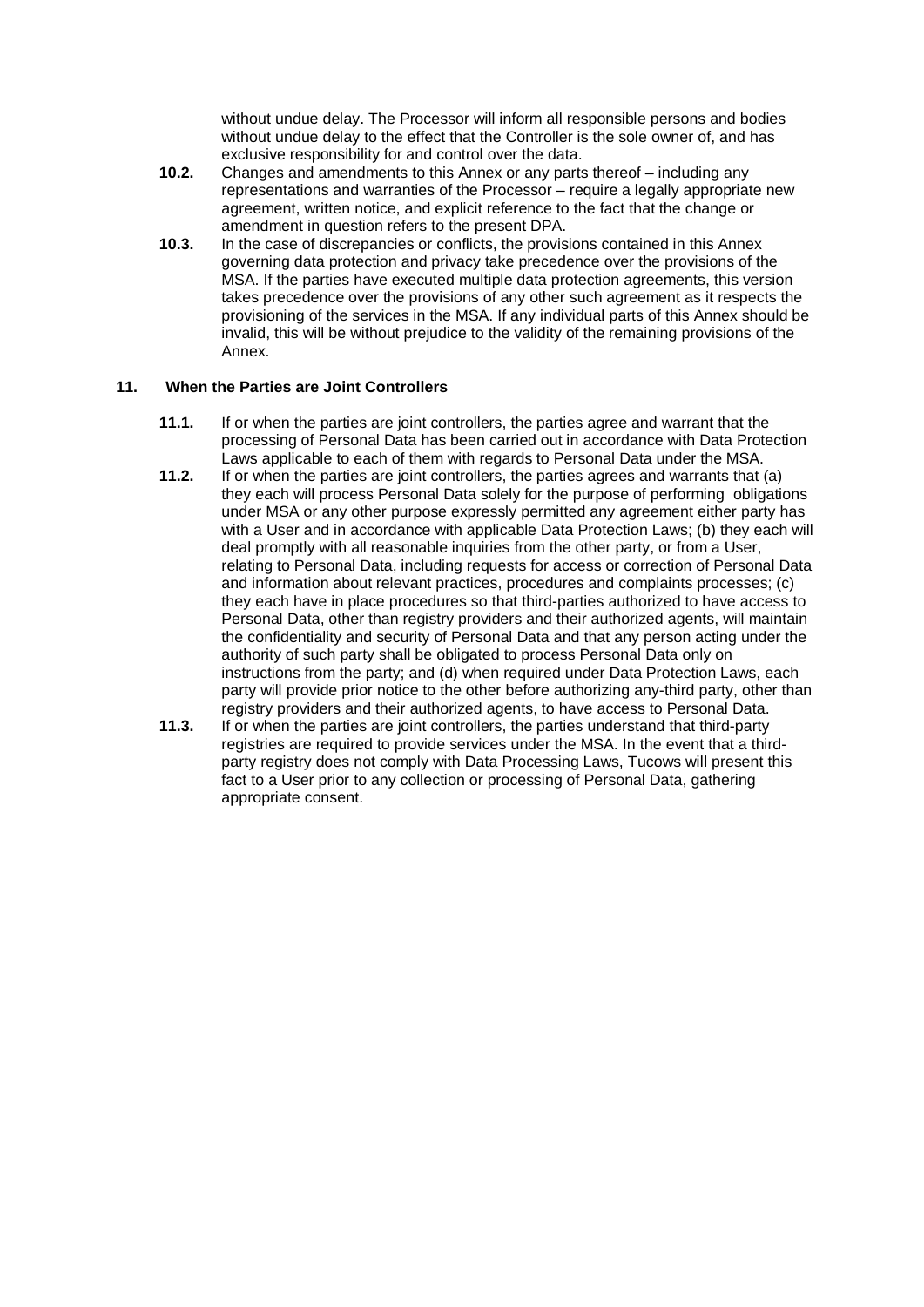### **Annex A – Standard Contractual Clauses**

For the purposes of Article 26(2) of Directive 95/46/EC for the transfer of personal data to processors established in third countries which do not ensure an adequate level of data protection

Customer, as identified in Tucows Master Services Agreement

*- and -*

Tucows.com Co. 96 Mowat Avenue Toronto, Ontario Canada, M6K 3M1 +1 (416) 535-0123

each a 'party'; together 'the parties',

HAVE AGREED on the following Contractual Clauses (the Clauses) in order to adduce adequate safeguards with respect to the protection of privacy and fundamental rights and freedoms of individuals for the transfer by the data exporter to the data importer of the personal data specified in Appendix 1.

#### **Clause 1: Definitions**

For the purposes of the Clauses:

(a) 'personal data', 'special categories of data', 'process/processing', 'controller', 'processor', 'data subject' and 'supervisory authority' shall have the same meaning as in Directive 95/46/EC of the European Parliament and of the Council of 24 October 1995 on the protection of individuals with regard to the processing of personal data and on the free movement of such data (1);

(b) 'the data exporter' means the controller who transfers the personal data;

(c) 'the data importer' means the processor who agrees to receive from the data exporter personal data intended for processing on his behalf after the transfer in accordance with his instructions and the terms of the Clauses and who is not subject to a third country's system ensuring adequate protection within the meaning of Article 25(1) of Directive 95/46/EC;

(d) 'the sub-processor' means any processor engaged by the data importer or by any other sub-processor of the data importer who agrees to receive from the data importer or from any other sub-processor of the data importer personal data exclusively intended for processing activities to be carried out on behalf of the data exporter after the transfer in accordance with his instructions, the terms of the Clauses and the terms of the written subcontract;

(e) 'the applicable data protection law' means the legislation protecting the fundamental rights and freedoms of individuals and, in particular, their right to privacy with respect to the processing of personal data applicable to a data controller in the Member State in which the data exporter is established;

(f) 'technical and organisational security measures' means those measures aimed at protecting personal data against accidental or unlawful destruction or accidental loss, alteration, unauthorised disclosure or access, in particular where the processing involves the transmission of data over a network, and against all other unlawful forms of processing.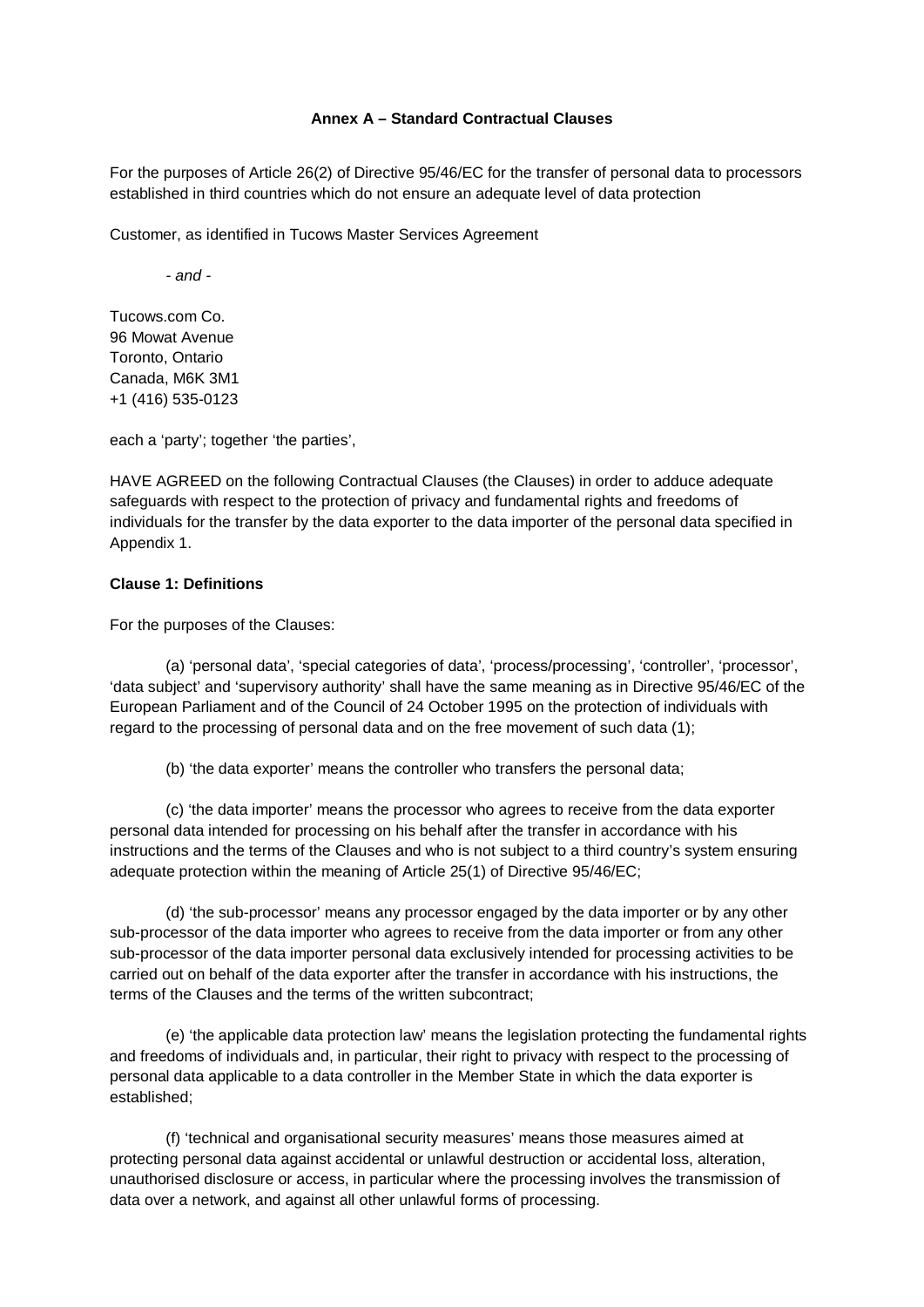### **Clause 2 : Details of the Transfer**

The details of the transfer and in particular the special categories of personal data where applicable are specified in Appendix 1 which forms an integral part of the Clauses.

#### **Clause 3 : Third-Party beneficiary clause**

(a) The data subject can enforce against the data exporter this Clause, Clause 4(b) to (i), Clause 5(a) to (e), and (g) to (j), Clause  $6(1)$  and (2), Clause 7, Clause 8(2), and Clauses 9 to 12 as third-party beneficiary.

(b) The data subject can enforce against the data importer this Clause, Clause 5(a) to (e) and (g), Clause 6, Clause 7, Clause 8(2), and Clauses 9 to 12, in cases where the data exporter has factually disappeared or has ceased to exist in law unless any successor entity has assumed the entire legal obligations of the data exporter by contract or by operation of law, as a result of which it takes on the rights and obligations of the data exporter, in which case the data subject can enforce them against such entity.

(c) The data subject can enforce against the sub-processor this Clause, Clause 5(a) to (e) and (g), Clause 6, Clause 7, Clause 8(2), and Clauses 9 to 12, in cases where both the data exporter and the data importer have factually disappeared or ceased to exist in law or have become insolvent, unless any successor entity has assumed the entire legal obligations of the data exporter by contract or by operation of law as a result of which it takes on the rights and obligations of the data exporter, in which case the data subject can enforce them against such entity. Such third-party liability of the subprocessor shall be limited to its own processing operations under the Clauses.

(d) The parties do not object to a data subject being represented by an association or other body if the data subject so expressly wishes and if permitted by national law.

#### **Clause 4 : Obligations of the Data Exporter**

The data exporter agrees and warrants:

(a) that the processing, including the transfer itself, of the personal data has been and will continue to be carried out in accordance with the relevant provisions of the applicable data protection law (and, where applicable, has been notified to the relevant authorities of the Member State where the data exporter is established) and does not violate the relevant provisions of that State;

(b) that it has instructed and throughout the duration of the personal data-processing services will instruct the data importer to process the personal data transferred only on the data exporter's behalf and in accordance with the applicable data protection law and the Clauses;

(c) that the data importer will provide sufficient guarantees in respect of the technical and organisational security measures specified in Appendix 2 to this contract;

(d) that after assessment of the requirements of the applicable data protection law, the security measures are appropriate to protect personal data against accidental or unlawful destruction or accidental loss, alteration, unauthorised disclosure or access, in particular where the processing involves the transmission of data over a network, and against all other unlawful forms of processing, and that these measures ensure a level of security appropriate to the risks presented by the processing and the nature of the data to be protected having regard to the state of the art and the cost of their implementation;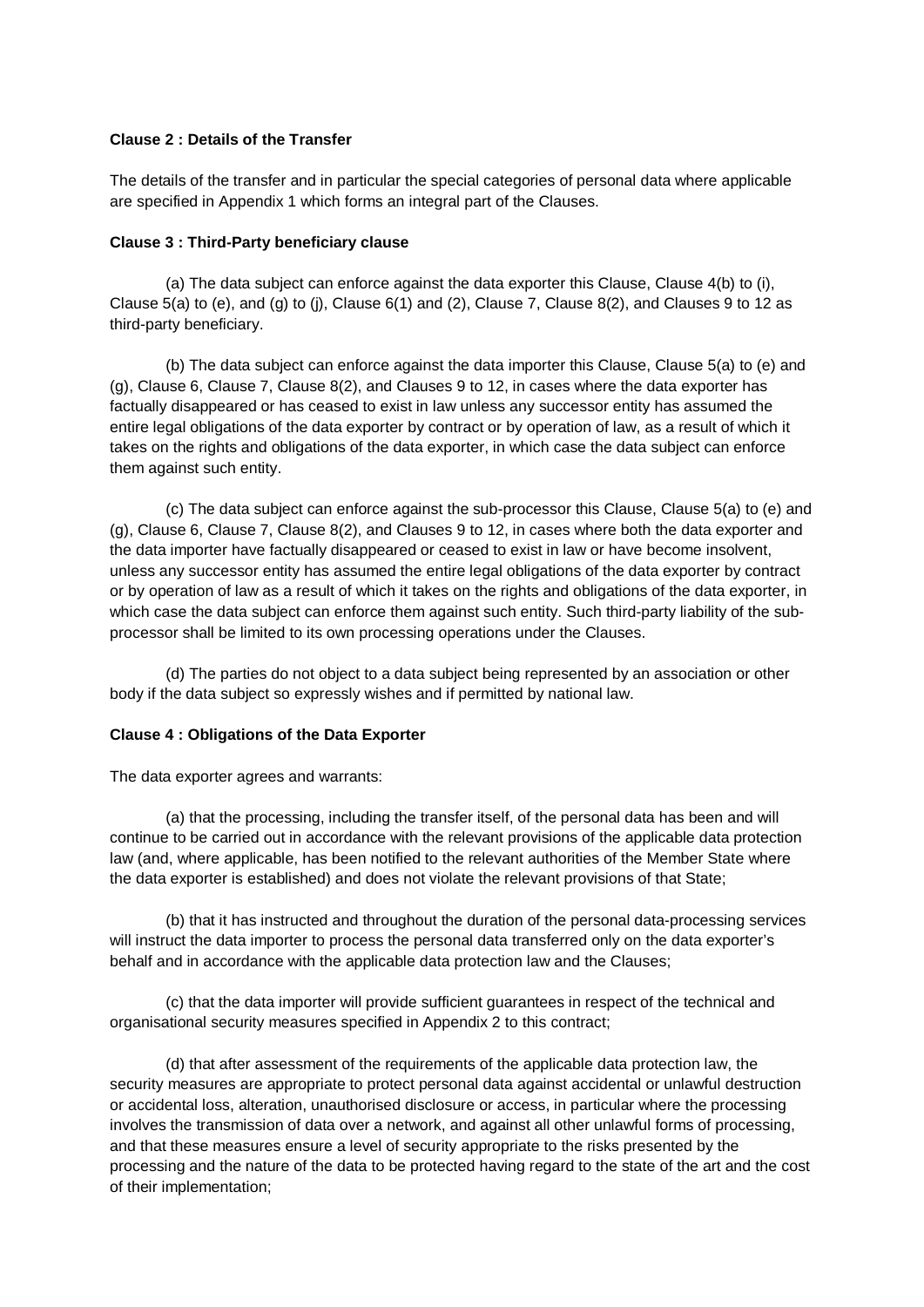(e) that it will ensure compliance with the security measures;

(f) that, if the transfer involves special categories of data, the data subject has been informed or will be informed before, or as soon as possible after, the transfer that its data could be transmitted to a third country not providing adequate protection within the meaning of Directive 95/46/EC;

(g) to forward any notification received from the data importer or any sub-processor pursuant to Clause 5(b) and Clause 8(3) to the data protection supervisory authority if the data exporter decides to continue the transfer or to lift the suspension;

(h) to make available to the data subjects upon request a copy of the Clauses, with the exception of Appendix 2, and a summary description of the security measures, as well as a copy of any contract for sub-processing services which has to be made in accordance with the Clauses, unless the Clauses or the contract contain commercial information, in which case it may remove such commercial information;

(i) that, in the event of sub-processing, the processing activity is carried out in accordance with Clause 11 by a sub-processor providing at least the same level of protection for the personal data and the rights of data subject as the data importer under the Clauses; and

(j) that it will ensure compliance with Clause 4(a) to (i).

### **Clause 5 : Obligations of the Data Importer**

The data importer agrees and warrants:

(a) to process the personal data only on behalf of the data exporter and in compliance with its instructions and the Clauses; if it cannot provide such compliance for whatever reasons, it agrees to inform promptly the data exporter of its inability to comply, in which case the data exporter is entitled to suspend the transfer of data and/or terminate the contract;

(b) that it has no reason to believe that the legislation applicable to it prevents it from fulfilling the instructions received from the data exporter and its obligations under the contract and that in the event of a change in this legislation which is likely to have a substantial adverse effect on the warranties and obligations provided by the Clauses, it will promptly notify the change to the data exporter as soon as it is aware, in which case the data exporter is entitled to suspend the transfer of data and/or terminate the contract;

(c) that it has implemented the technical and organisational security measures specified in Appendix 2 before processing the personal data transferred;

(d) that it will promptly notify the data exporter about:

(i) any legally binding request for disclosure of the personal data by a law enforcement authority unless otherwise prohibited, such as a prohibition under criminal law to preserve the confidentiality of a law enforcement investigation;

(ii) any accidental or unauthorised access; and

(iii) any request received directly from the data subjects without responding to that request, unless it has been otherwise authorised to do so;

(e) to deal promptly and properly with all inquiries from the data exporter relating to its processing of the personal data subject to the transfer and to abide by the advice of the supervisory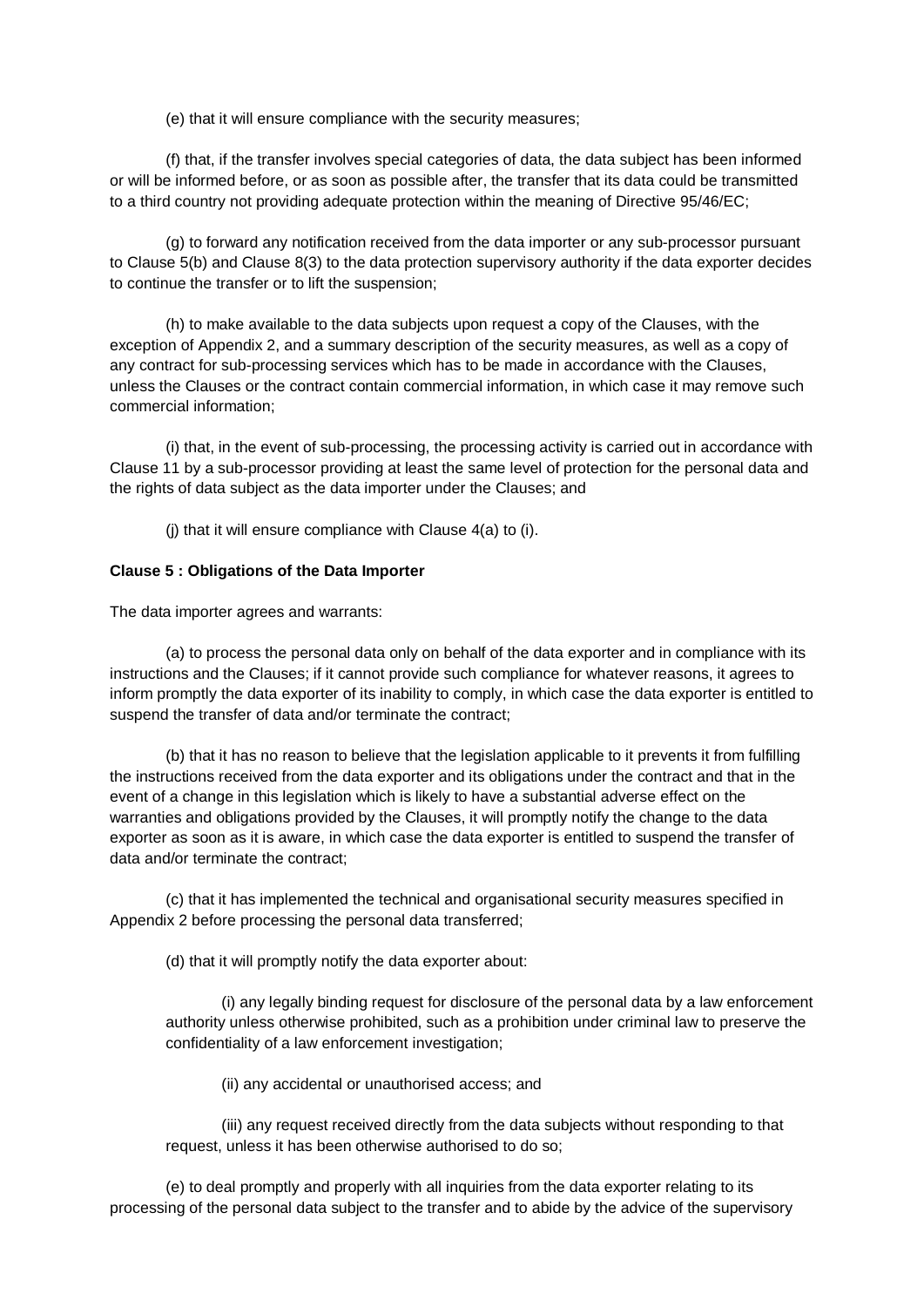authority with regard to the processing of the data transferred;

(f) at the request of the data exporter to submit its data-processing facilities for audit of the processing activities covered by the Clauses which shall be carried out by the data exporter or an inspection body composed of independent members and in possession of the required professional qualifications bound by a duty of confidentiality, selected by the data exporter, where applicable, in agreement with the supervisory authority;

(g) to make available to the data subject upon request a copy of the Clauses, or any existing contract for sub-processing, unless the Clauses or contract contain commercial information, in which case it may remove such commercial information, with the exception of Appendix 2 which shall be replaced by a summary description of the security measures in those cases where the data subject is unable to obtain a copy from the data exporter;

(h) that, in the event of sub-processing, it has previously informed the data exporter and obtained its prior written consent;

(i) that the processing services by the sub-processor will be carried out in accordance with Clause 11;

(j) to send promptly a copy of any sub-processor agreement it concludes under the Clauses to the data exporter.

### **Clause 6 : Liability**

`

1. The parties agree that any data subject, who has suffered damage as a result of any breach of the obligations referred to in Clause 3 or in Clause 11 by any party or sub-processor is entitled to receive compensation from the data exporter for the damage suffered.

2. If a data subject is not able to bring a claim for compensation in accordance with paragraph 1 against the data exporter, arising out of a breach by the data importer or his sub-processor of any of their obligations referred to in Clause 3 or in Clause 11, because the data exporter has factually disappeared or ceased to exist in law or has become insolvent, the data importer agrees that the data subject may issue a claim against the data importer as if it were the data exporter, unless any successor entity has assumed the entire legal obligations of the data exporter by contract of by operation of law, in which case the data subject can enforce its rights against such entity. The data importer may not rely on a breach by a sub-processor of its obligations in order to avoid its own liabilities.

3. If a data subject is not able to bring a claim against the data exporter or the data importer referred to in paragraphs 1 and 2, arising out of a breach by the sub-processor of any of their obligations referred to in Clause 3 or in Clause 11 because both the data exporter and the data importer have factually disappeared or ceased to exist in law or have become insolvent, the subprocessor agrees that the data subject may issue a claim against the data sub-processor with regard to its own processing operations under the Clauses as if it were the data exporter or the data importer, unless any successor entity has assumed the entire legal obligations of the data exporter or data importer by contract or by operation of law, in which case the data subject can enforce its rights against such entity. The liability of the sub-processor shall be limited to its own processing operations under the Clauses.

### **Clause 7: Mediation and Jurisdiction**

1. The data importer agrees that if the data subject invokes against it third-party beneficiary rights and/or claims compensation for damages under the Clauses, the data importer will accept the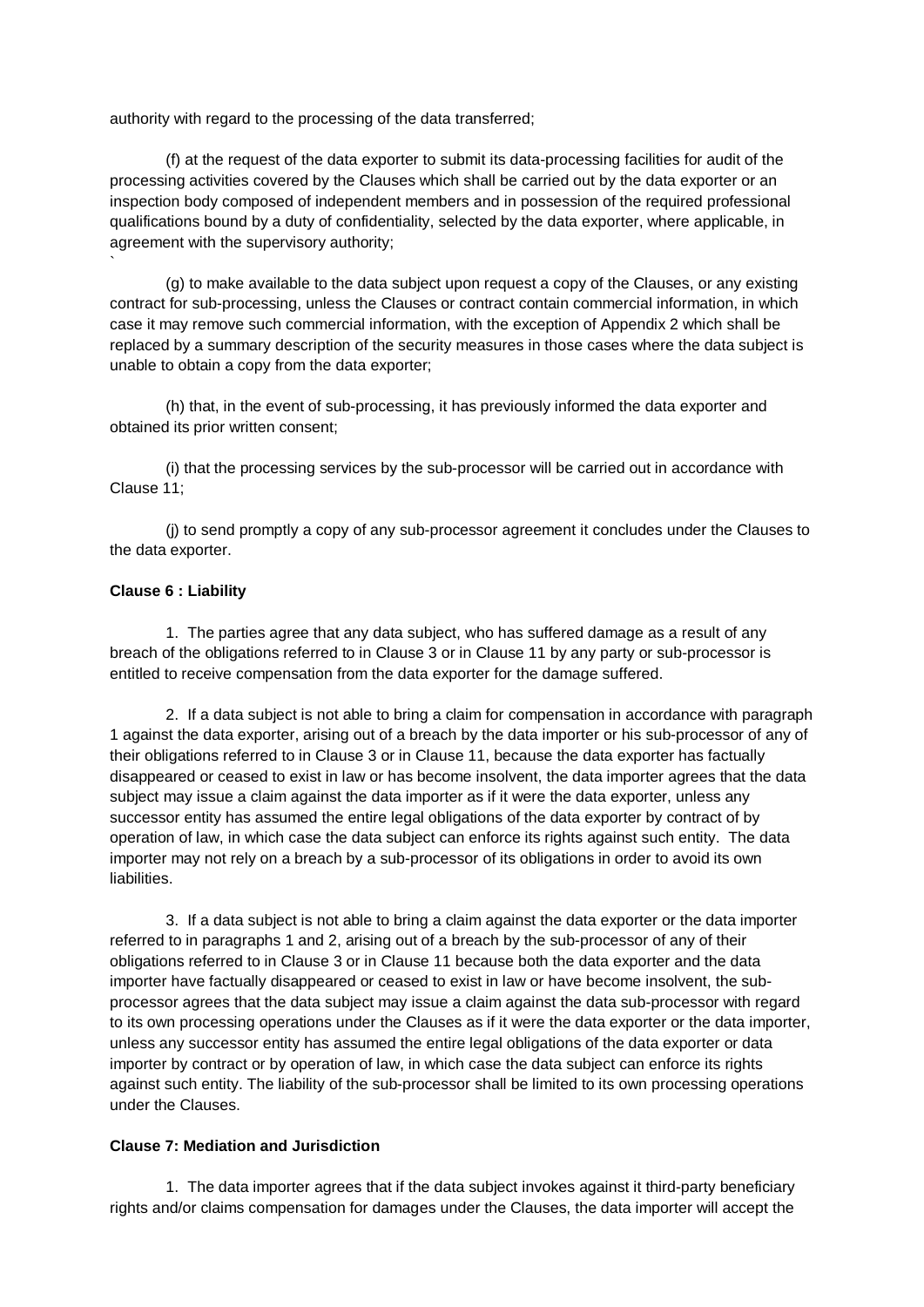decision of the data subject:

(a) to refer the dispute to mediation, by an independent person or, where applicable, by the supervisory authority;

(b) to refer the dispute to the courts in the Member State in which the data exporter is established.

2. The parties agree that the choice made by the data subject will not prejudice its substantive or procedural rights to seek remedies in accordance with other provisions of national or international law.

### **Clause 8 : Cooperation with Supervisory Authorities**

1. The data exporter agrees to deposit a copy of this contract with the supervisory authority if it so requests or if such deposit is required under the applicable data protection law.

2. The parties agree that the supervisory authority has the right to conduct an audit of the data importer, and of any sub-processor, which has the same scope and is subject to the same conditions as would apply to an audit of the data exporter under the applicable data protection law.

3. The data importer shall promptly inform the data exporter about the existence of legislation applicable to it or any sub-processor preventing the conduct of an audit of the data importer, or any sub-processor, pursuant to paragraph 2. In such a case the data exporter shall be entitled to take the measures foreseen in Clause 5(b).

#### **Clause 9: Governing Law**

The Clauses shall be governed by the law of the Member State in which the data exporter is established, namely, the jurisdiction named in the Master Services Agreement.

### **Clause 10 : Variation of the Contract**

The parties undertake not to vary or modify the Clauses. This does not preclude the parties from adding clauses on business related issues where required as long as they do not contradict the Clauses.

#### **Clause 11 : Sub-processing**

1. The data importer shall not subcontract any of its processing operations performed on behalf of the data exporter under the Clauses without the prior written consent of the data exporter. Where the data importer subcontracts its obligations under the Clauses, with the consent of the data exporter, it shall do so only by way of a written agreement with the sub-processor which imposes the same obligations on the sub-processor as are imposed on the data importer under the Clauses (3). Where the sub-processor fails to fulfil its data protection obligations under such written agreement the data importer shall remain fully liable to the data exporter for the performance of the sub-processor's obligations under such agreement.

2. The prior written contract between the data importer and the sub-processor shall also provide for a third-party beneficiary clause as laid down in Clause 3 for cases where the data subject is not able to bring the claim for compensation referred to in paragraph 1 of Clause 6 against the data exporter or the data importer because they have factually disappeared or have ceased to exist in law or have become insolvent and no successor entity has assumed the entire legal obligations of the data exporter or data importer by contract or by operation of law. Such third-party liability of the sub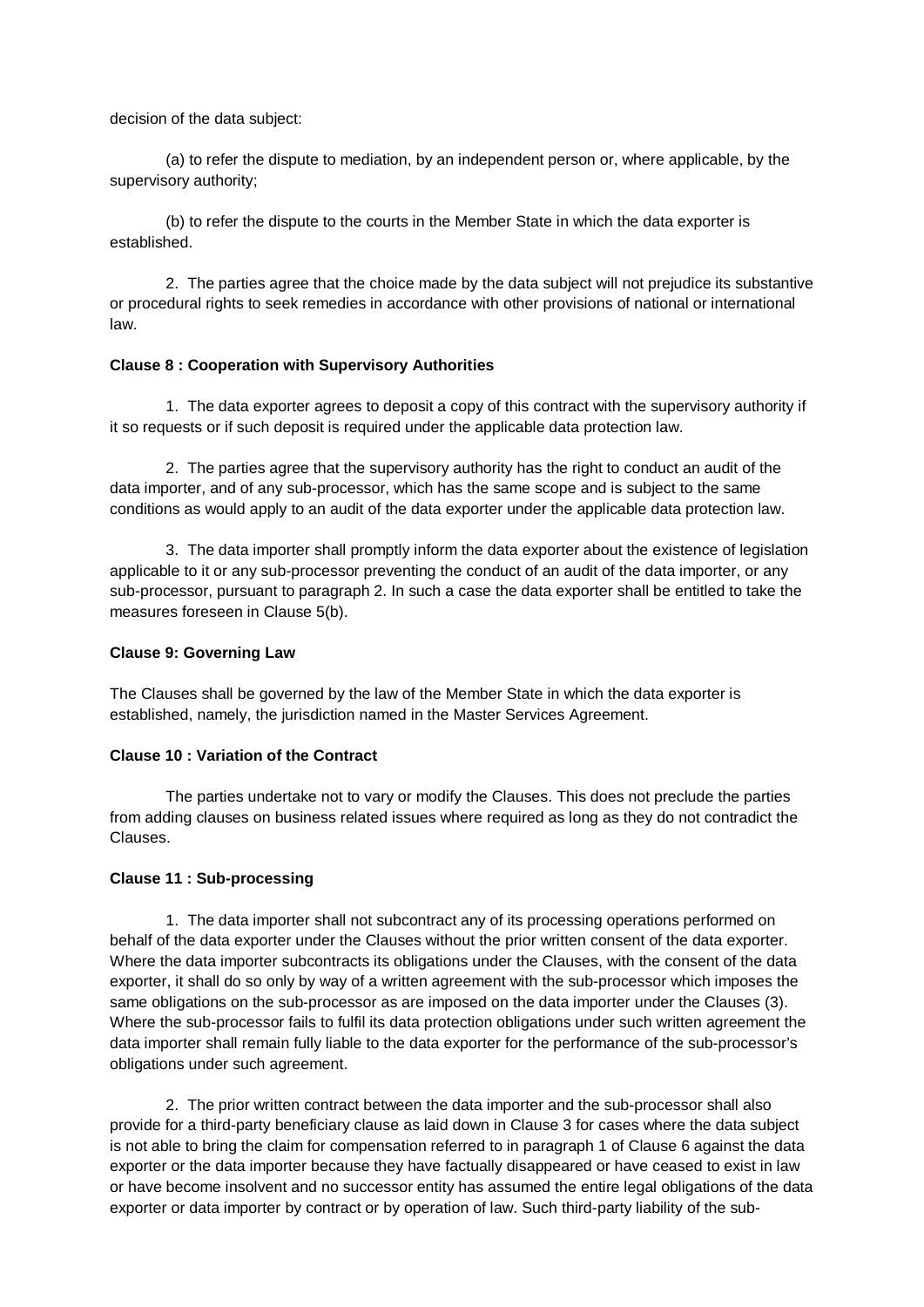processor shall be limited to its own processing operations under the Clauses.

3. The provisions relating to data protection aspects for sub-processing of the contract referred to in paragraph 1 shall be governed by the law of the Member State in which the data exporter is established, namely the jurisdiction named in the Master Services Agreement.

4. The data exporter shall keep a list of sub-processing agreements concluded under the Clauses and notified by the data importer pursuant to Clause 5(j), which shall be updated at least once a year. The list shall be available to the data exporter's data protection supervisory authority.

### **Clause 12 : Obligation After the Termination of Personal Data-Processing Services**

1. The parties agree that on the termination of the provision of data-processing services, the data importer and the sub-processor shall, at the choice of the data exporter, return all the personal data transferred and the copies thereof to the data exporter or shall destroy all the personal data and certify to the data exporter that it has done so, unless legislation imposed upon the data importer prevents it from returning or destroying all or part of the personal data transferred. In that case, the data importer warrants that it will guarantee the confidentiality of the personal data transferred and will not actively process the personal data transferred anymore.

2. The data importer and the sub-processor warrant that upon request of the data exporter and/or of the supervisory authority, it will submit its data-processing facilities for an audit of the measures referred to in paragraph 1.

### **Clause 13 : Liability**

1. The parties agree that if one party is held liable for a violation of the clauses committed by the other party, the latter will, to the extent to which it is liable, indemnify the first party for any cost, charge, damages, expenses or loss it has incurred.

2. Indemnification is contingent upon: (a) the data exporter promptly notifying the data importer of a claim; and (b) the data importer being given the possibility to cooperate with the data exporter in the defence and settlement of the claim.

# **Exhibit 1 to the Standard Contractual Clauses**

#### **Data exporter**

The company identified in the Master Services Agreement ("MSA") with Tucows as "Customer" and which has a services relationship with persons and companies identified in the MSA as "Users", "Registrants", "Registered Name Holders", and/or "Sub-Resellers."

#### **Data importer**

The data importer is Tucows, as defined in the MSA, which provides those services described in the MSA to permit, provision and maintain the registration of domain names, whois privacy services, digital certificates, and/or domain name service.

#### **Data subjects**

The personal data transferred may concern the following categories of data subjects (please specify): the registration and provisioning of Internet domain names, whois privacy services, digital certificates,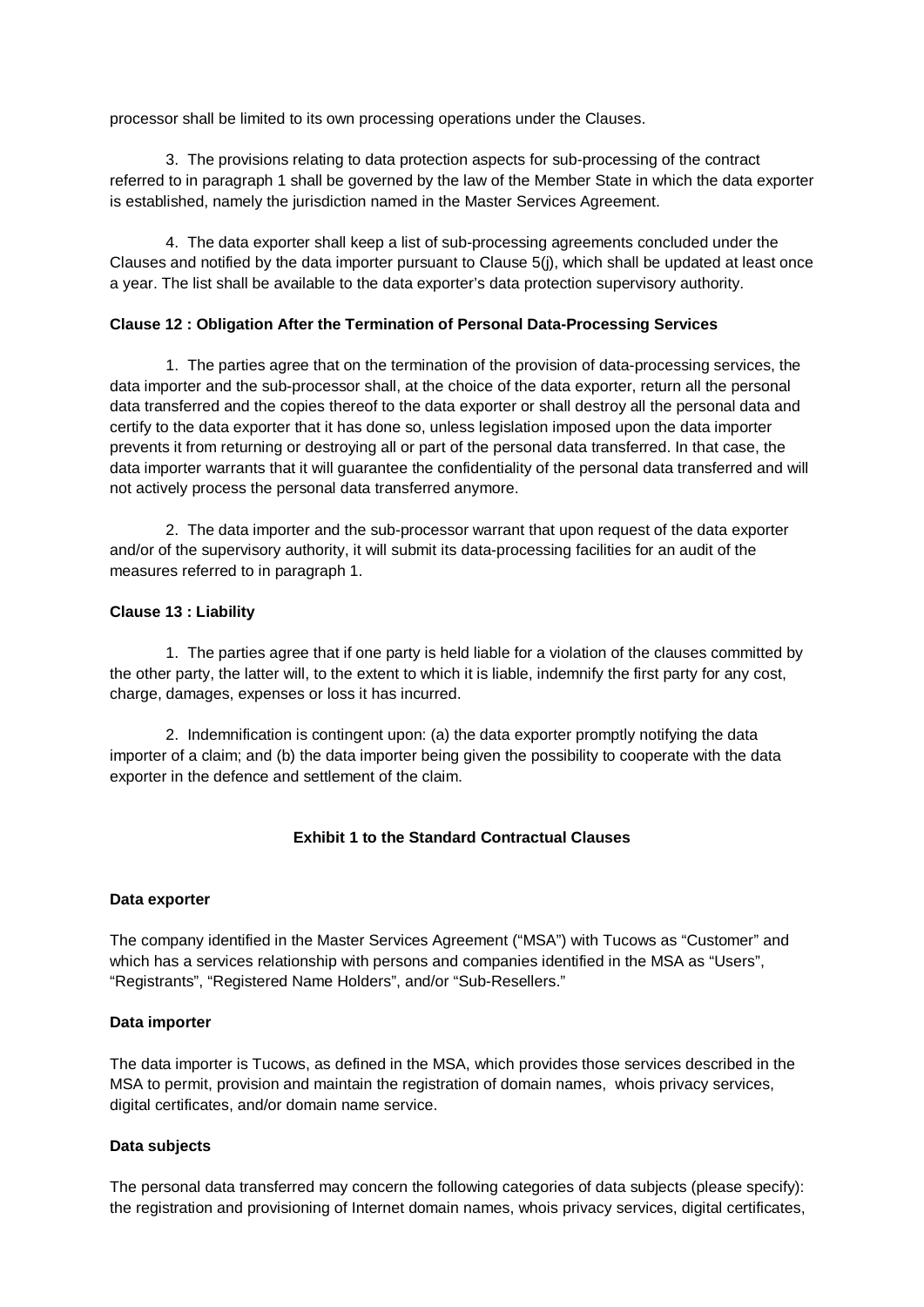and/or domain name service.

# **Categories of data**

The personal data transferred concern the following categories of data (please specify): name and appropriate contact information as requested by the relevant top-level domain registry, which includes email address and may also include address, telephone number, and facsimile number.

### **Processing operations**

The personal data transferred will be subject to the following basic processing activities (please specify): use of contact information as requested by the relevant top-level domain registry for registration at the relevant registry, usage in data escrow services, and publication, when relevant and required, in whois databases.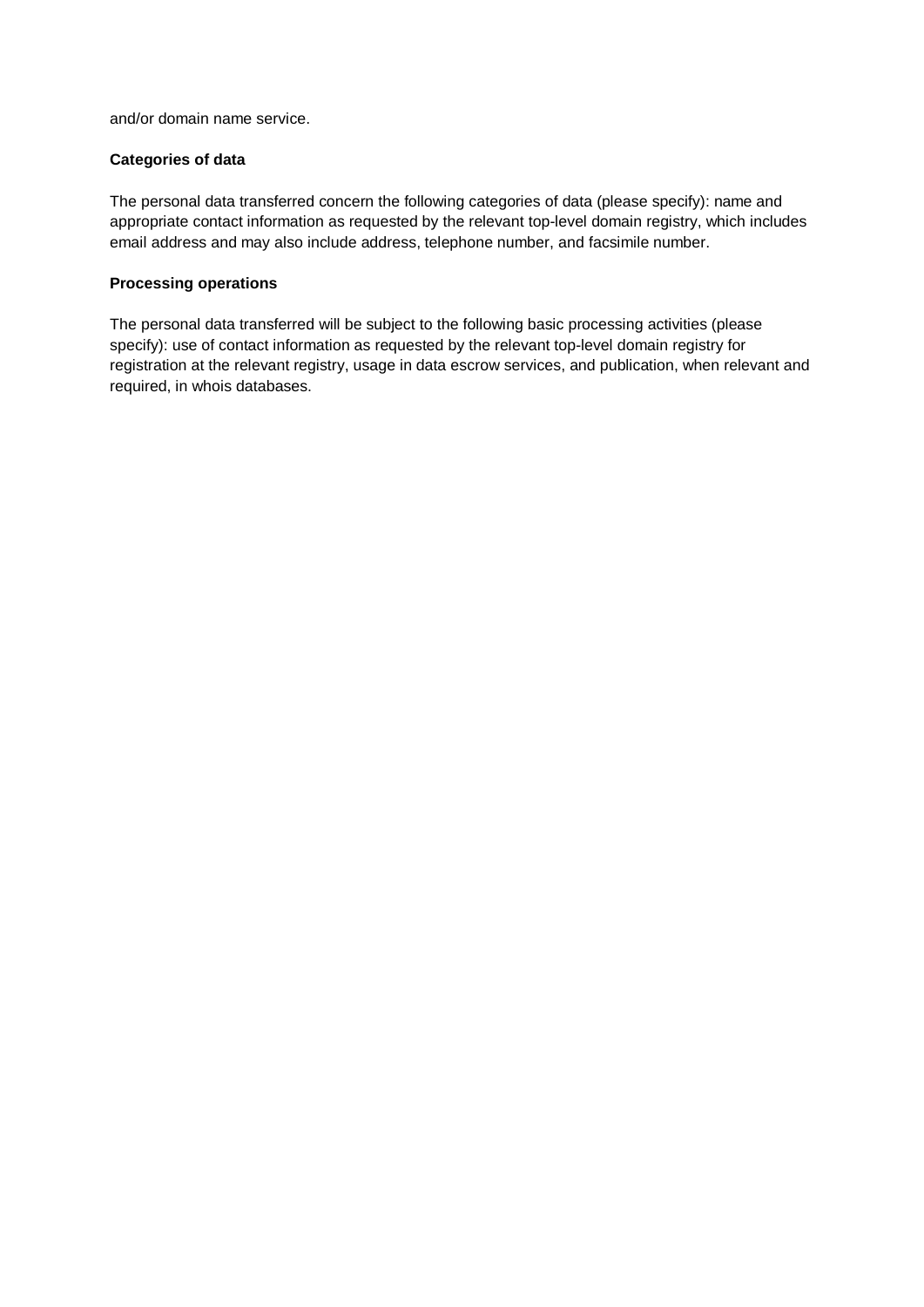# **Annex B – Technical and Organizational Measures**

This Technical and Organizational Security Exhibit (Annex B) describes the technical and organizational security controls employed in connection with the Tucows' OpenSRS services, technical support services and other services specifically provided under the parties' Master Service Agreement ("MSA"). This Exhibit is incorporated by reference into the MSA. Capitalized terms have the meaning stated in the MSA or as defined herein.

# **1. Confidentiality (Art. 32 subs. 1 b) GDPR)**

### **a.** Physical access control.

- **i.** Tucows limits facilities access to authorized individuals. All facilities all locked at all times and require security cards for entrance. Guests are required to sign in and are accompanied by Tucows' employees. Facilities entrances and exits are monitored.
- **ii.** Services infrastructure operated outside the Tucows corporate facilities involve similar physical and environmental security controls.
- **iii.** When Tucows uses third-party co-located data centers for provision of the services, Tucows requires that the service provider meets or exceeds the physical and environmental security requirements of Tucows-managed facilities. Minimum security requirements include: physical access restrictions and safeguards; adequate separation of customer environments; fire suppression, detection, and prevention mechanisms; climate control systems.
- **iv.** When Tucows uses Cloud-Based Infrastructure for provision of services, Tucows contracts with providers that provide a materially similar level of physical access control to the service levels described above.

# **b.** Logical access control.

- i. Tucows requires that its employees and contractors secure computers and data while unattended.
- ii. Tucows uses industry-standard practices to identify and authenticate users accessing its information systems and monitors connections for abuse or unauthorized uses. When authentication is based on passwords, Tucows follows industry-standard practices for password handling and management, including length and complexity requirements. Personnel are prohibited from sharing passwords. Tucows follows industry-standard practices to deactivate passwords or accounts that have been corrupted or inadvertently disclosed.
- iii. Tucows monitors attempts to gain unauthorized access to its systems and services. Tucows users industry standard practices to maintain the confidentiality and integrity of passwords when they are assigned, distributed and stored.

#### c. Data access control.

- i. Tucows restricts access to its systems to only those individuals who require such access to perform their job function.
- ii. Tucows maintains a record of security privileges of individuals having access to its systems.
- iii. New access to systems is reviewed and approved by management prior to being granted.
- iv. Tucows performs regular reviews of user accounts and assigned permissions for key systems.
- v. Tucows limits the personnel who may grant, alter or cancel authorized access to data and resources.
- vi. Tucows ensures that when more than one individual has access to systems containing the individuals have separate identifiers.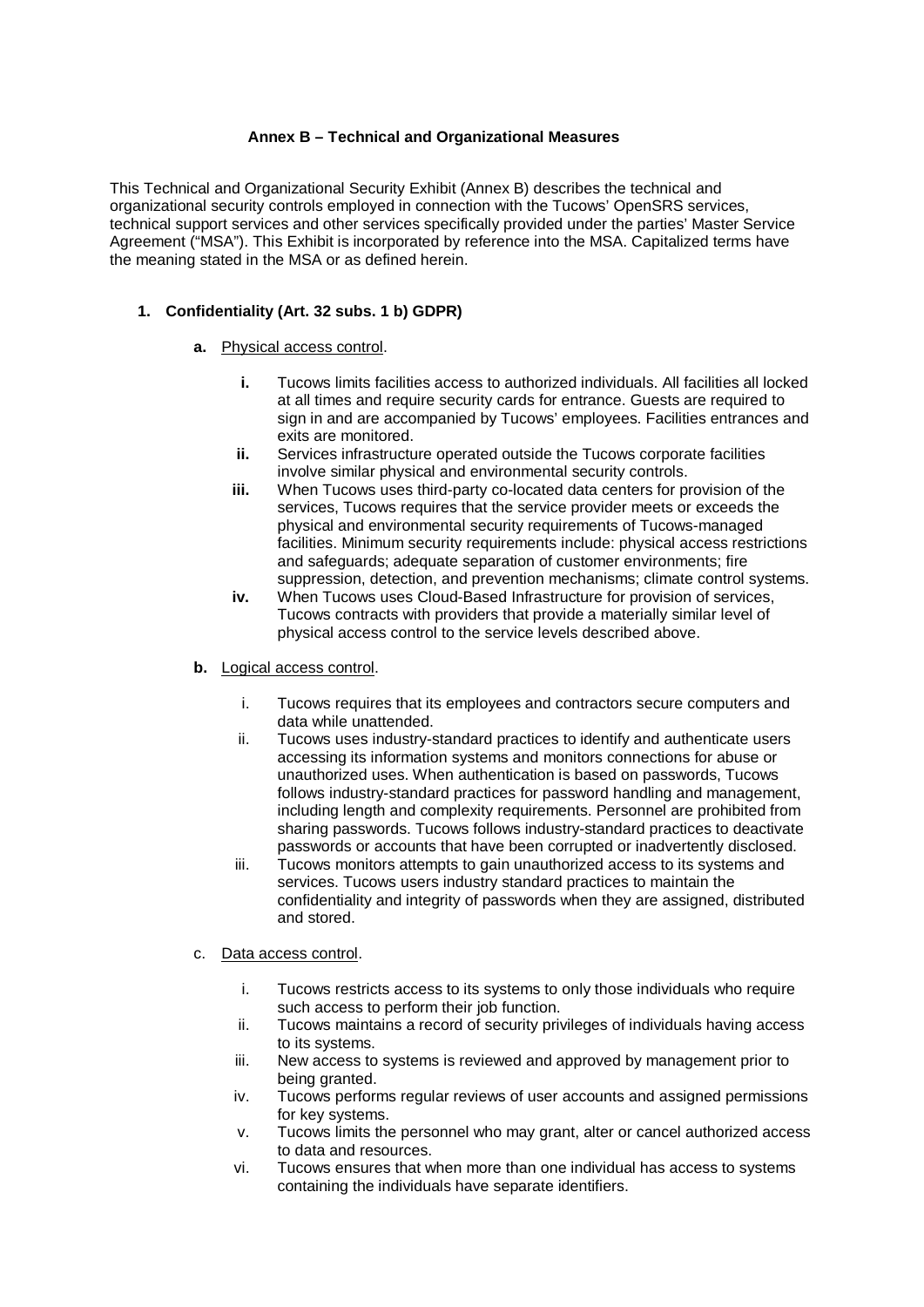d. Data separation control. Tucows collection of Personal Data is solely to provide the services under the MSA, and Tucows does not use such data for other purposes that would require separate processing.

# 2. **Integrity (Art. 32 subs. 1 b) GDPR)**

- a. Data transfer control. Tucows requires encrypted connections to its services interfaces between Customer and Tucows at all times. Tucows uses industry standard encryption mechanisms both for data in transit and at rest.
- b. Data entry control. Tucows implements and maintains industry standard mechanisms to enforce access management and data entry controls around the reception and processing of Personal Data, including journaling of dates and times of data entry and the identity of the person or company that initiated the data creation. Such mechanisms can identify when and by whom data was entered, altered or removed, and when necessary, the mechanisms can restore data to previous states.
- c. Event Logging. In performance of the services in the MSA, Tucows collects logs. Logs may include access ID, time, authorization granted or denied, diagnostic data, and other relevant activity. Logs are used (i) for providing, securing, managing, measuring and improving the Tucows services, (ii) as directed or instructed by Customer and its Users, and/or (iii) for compliance with Tucows policies, applicable law, regulation, or governmental request. This may include monitoring the performance, stability, usage and security of the Tucows' services.
- d. Deletion Processes. Tucows securely deletes Personal Data when no longer needed for a legitimate purpose.Tucows may retain Personal Data following the relevant service period where required for legal purposes. Tucows will comply with the requirements of this Exhibit until such data has been permanently deleted. Tucows is under no obligation to Customer to retain Personal data, or any data of Customer or its Users, following termination of the MSA. Return.

# 3. **Availability and resilience (Art. 32 subs. 1 b) GDPR)**

- a. Availability Control. Tucows' services are maintained in high availability clusters spanning multiple physical sites. All databases are backed up and maintained using at least industry standard methods, and data required for domain name services are stored redundantly in escrow, as mandated by certain contracts with third-party registries and ICANN.
- b. Failover Protection. Tucows implements mechanisms designed to address loss of availability of data, including storing copies of data in a different place from where the primary computer equipment processing such is located.
- c. Intrusion Control. Tucows uses anti-virus software, malware monitoring software, and other industry-standard controls to avoid malicious software gaining unauthorized access to Personal Data, including malicious software originating from public networks or from Customer.
- d. Prevention, Detection and Escalation Control. Tucows uses both industry-standard mechanisms and proprietary mechanisms to prevent intrusions and data breaches and to maintain data integrity. It routinely monitors its systems for non-normal activities, and it has established escalation paths for any data disruptions to appropriate personnel.
- e. Restoration of Availability. Tucows is capable of restoring all data used in its services from back-up, typically without an interruption in service. Data for services also can be restored from third-party escrow, either to Tucows or a successor registrar, if necessary and appropriate.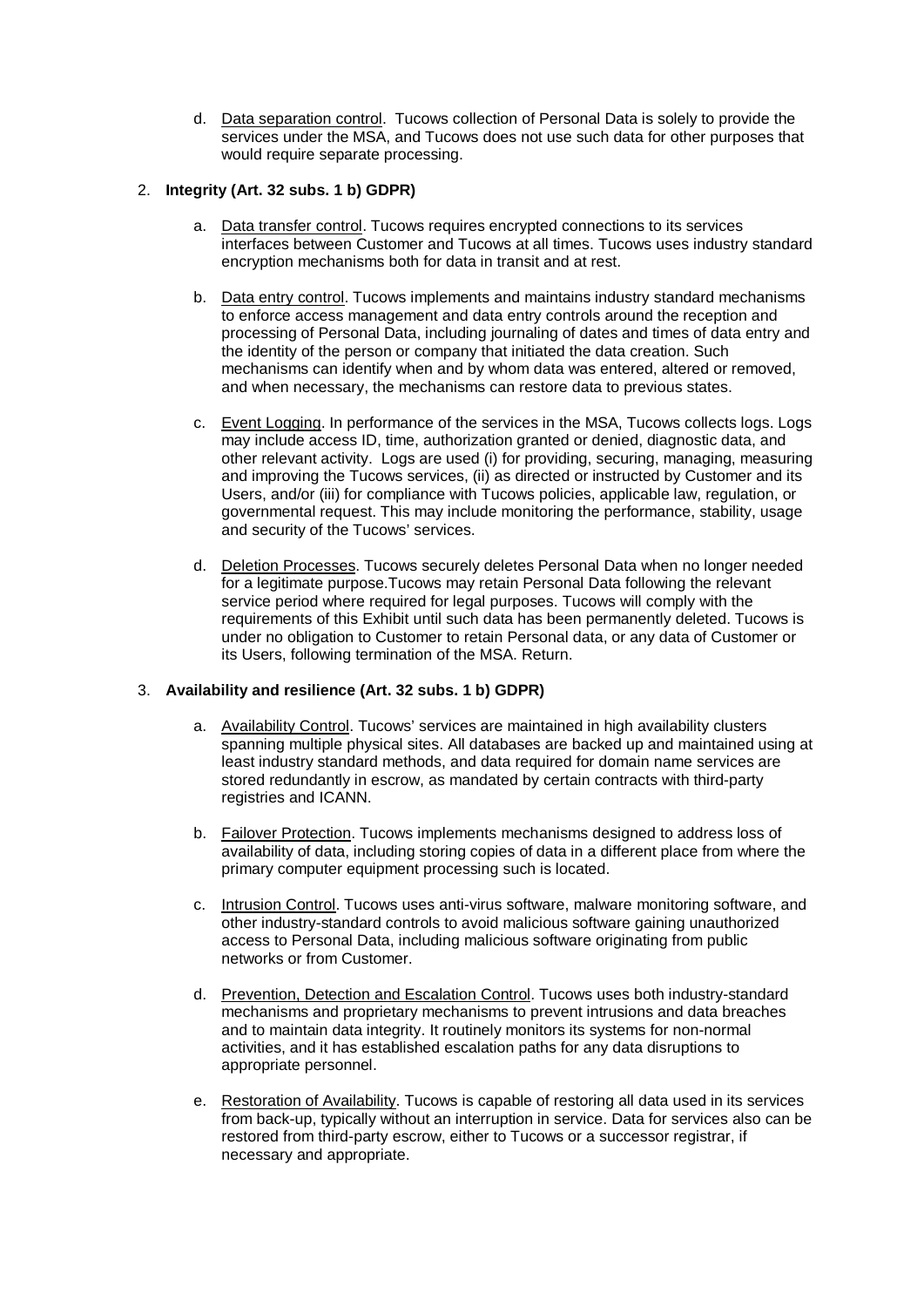#### 4. **Processes for regular testing, assessment and evaluation (Art. 32 subs. 1 d) GDPR; Art. 25 subs. 1 GDPR)**

- **a.** Monitored Security Controls. Tucows has appointed one or more security and technical officers responsible for coordinating and monitoring security controls for the services it provides under the MSA.
- **b.** Confidentiality Obligations. Tucows personnel and all third-party contractors with access to Personal Data and data of the Customer are subject to confidentiality obligations.
- **c.** Personnel and Policy. Tucows maintains a systems engineering team responsible for implementing and communicating to the company the overarching security and safety principles established and approved by executive management. Policies provide security requirements in a clear and concise manner. Standards define the process or methodology of meeting policy requirements.
- **d.** Regular Assessments. Tucows routinely performs assessments of key areas of risk associated with the services provided under the MSA including, by way of example only and as applicable, privacy risk assessments, open source reviews, and contractual compliance reviews.
- **e.** Contract Reviews. Tucows reviews all new and renewing contracts against data protection laws, including the GDPR, and selects and retains only those vendors that commit to similar levels of security and data protection. Service providers that may access Personal Data subject to European Union law are required to self-certify to EU-U.S. and EU-Swiss Privacy Shield programs or to execute Standard Contractual Clauses.
- **f.** Service Provider Review and Termination. Service providers are assessed periodically based upon the sensitivity and risk associated with their services. Upon termination of a supplier relationship, the service provider is required to return all or certify the secure destruction of all Personal Data, if any, in its possession.